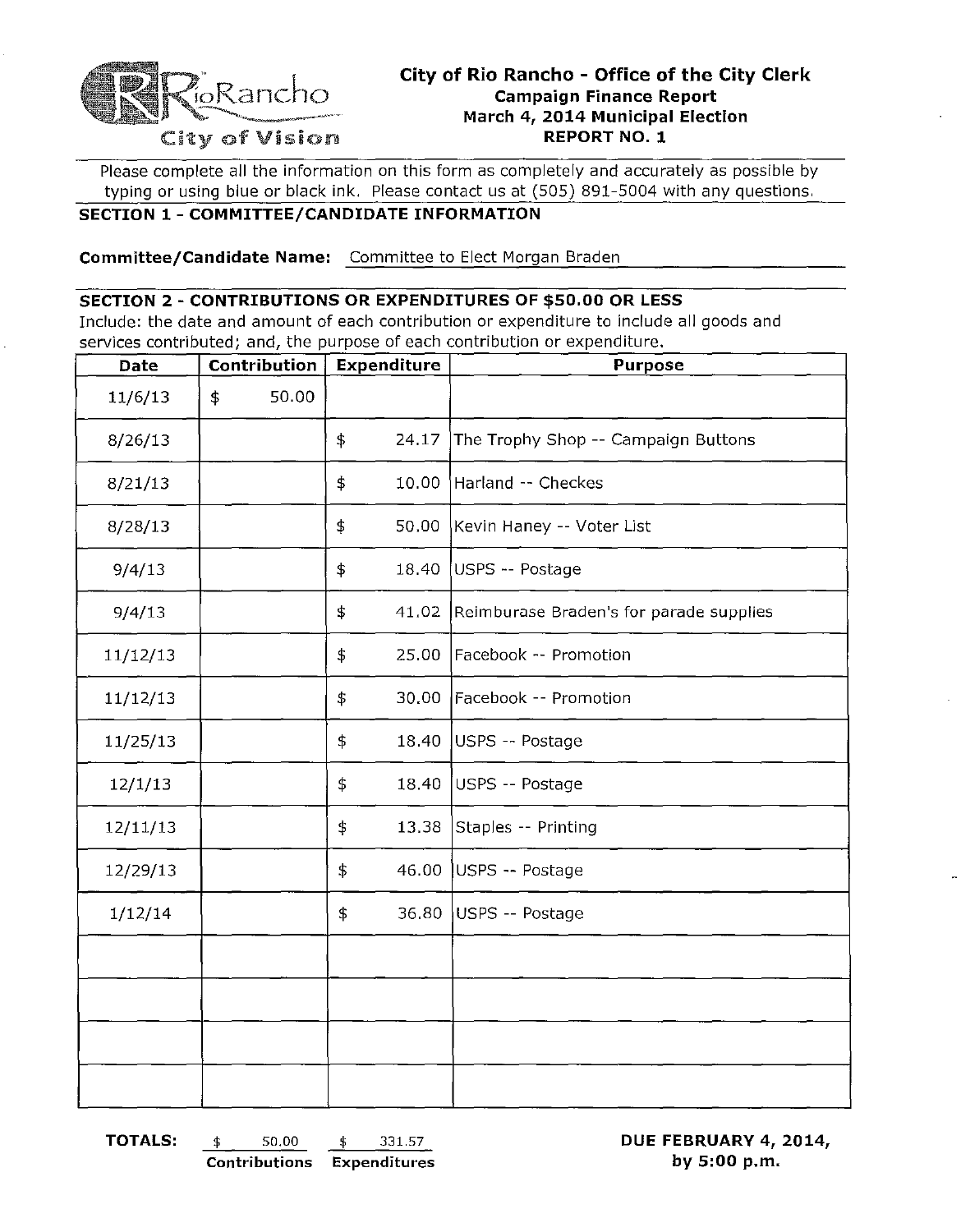## CITY OF RIO RANCHO - CAMPAIGN FINANCE REPORT NO.1

PAGE 2 - Committee Name: Committee to Elect Morgan Braden

SECTION 3 - CONTRIBUTIONS OR EXPENDITURES OF MORE THAN \$50.00 (Cumulative) Include: the name and address of the person or entity from whom any cumulative contribution or expenditure of more than \$50.00 was received or made; the date and amount of each contribution or expenditure to include all goods and services contributed; and, the purpose of each contribution or expenditure.

| Date     |                                                                             |          | Contribution Expenditure |        | Name/Address                                                               | <b>Purpose</b>                              |  |  |  |
|----------|-----------------------------------------------------------------------------|----------|--------------------------|--------|----------------------------------------------------------------------------|---------------------------------------------|--|--|--|
| 8/12/13  | \$                                                                          | 500.00   |                          |        | Lee & Barbara Robinson 7235<br>Milan Hills Road NE Rio Rancho,<br>NM 87144 |                                             |  |  |  |
| 8/12/13  | $\ddagger$                                                                  | 100.00   |                          |        | Jim Perry 227 Camino de Tiera<br>Corrales, NM 87048                        |                                             |  |  |  |
| 8/12/13  | \$                                                                          | 150.00   |                          |        | R. Morgan & Davene Braden 980<br>Ivory Road Rio Rancho, NM<br>87124        |                                             |  |  |  |
| 9/9/13   | \$                                                                          | 100.00   |                          |        | Ernie Beck 7632 Sharps Road NE<br>Albuquerque, NM 87109                    |                                             |  |  |  |
| 12/2/13  | \$                                                                          | 100.00   |                          |        | Carol Fox 4194 Willow Canyon<br>Circle Idaho Falls, ID 83406               |                                             |  |  |  |
| 12/2/13  | \$                                                                          | 250.00   |                          |        | R. Morgan & Davene Braden 980<br>Ivory Road Rio Rancho, NM<br>87124        |                                             |  |  |  |
| 12/10/13 | \$                                                                          | 1,000.00 |                          |        | R. Morgan & Davene Braden 980<br>Ivory Road Rio Rancho, NM<br>87124        |                                             |  |  |  |
| 12/23/13 | \$                                                                          | 100.00   |                          |        | Lance Kloefkorn 5237 Caprock<br>Dr. Rio Rancho, NM 87144                   |                                             |  |  |  |
| 1/6/14   | \$                                                                          | 100.00   |                          |        | Ernie Buckholz 274 Coral Dr. NE<br>Rio Rancho, NM 87124                    |                                             |  |  |  |
| 1/13/14  | \$                                                                          | 100.00   |                          |        | Kent & Karla Stacy 7272 Milan<br>Hills Road NE Rio rancho, NM<br>87144     |                                             |  |  |  |
| 8/13/13  |                                                                             |          | \$                       | 64.46  | ABC Signs 5916 Río Oso Dr. Rí<br>Rancho, NM 87124                          | Banner                                      |  |  |  |
| 8/16/13  |                                                                             |          | \$                       | 126.26 | Davene Braden 980 Ivory Road<br>Rio Rancho, NM 87144                       | Reimbursment for copies made at<br>Staples. |  |  |  |
| 9/24/13  |                                                                             |          | \$                       | 200.00 | Kurt Baker Haynes Park 2006<br>Grande Rio Rancho, NM 87124                 | Octoberfest booth rental                    |  |  |  |
| 11/5/13  |                                                                             |          | \$                       | 233.26 | Exipination Printing 1011Tabo NE Palm cards<br>Albuquerque, NM 87112       |                                             |  |  |  |
| 12/1/13  |                                                                             |          | \$                       | 338.23 | Cheap Yard Signs 11525<br>Stonewillow Dr. Austin, TX 78758                 | Yard signs                                  |  |  |  |
| 12/11/13 |                                                                             |          | \$                       | 880.56 | Albuquerque Sign Printing 610<br>Signal Ave. NE Albuquerque, NM<br>87133   | Large signs                                 |  |  |  |
| 12/11/13 |                                                                             |          | \$                       | 80.00  | City of Rio Rancho 3200 Civic<br>Center Circle NE Rio Rancho, NM<br>87144  | Sign Permit                                 |  |  |  |
| 1/14/14  |                                                                             |          | \$                       | 92.00  | USPS 900 Pinetree Rio Rancho,<br><b>NM</b>                                 | Postage                                     |  |  |  |
|          |                                                                             |          |                          |        |                                                                            |                                             |  |  |  |
|          |                                                                             |          |                          |        |                                                                            |                                             |  |  |  |
|          |                                                                             |          |                          |        |                                                                            |                                             |  |  |  |
|          | <b>TOTALS:</b><br>DUE FEBRUARY 4, 2014,<br>2,500.00<br>2,014.77<br>\$<br>\$ |          |                          |        |                                                                            |                                             |  |  |  |

Contributions Expenditures **by 5:00 p.m.**